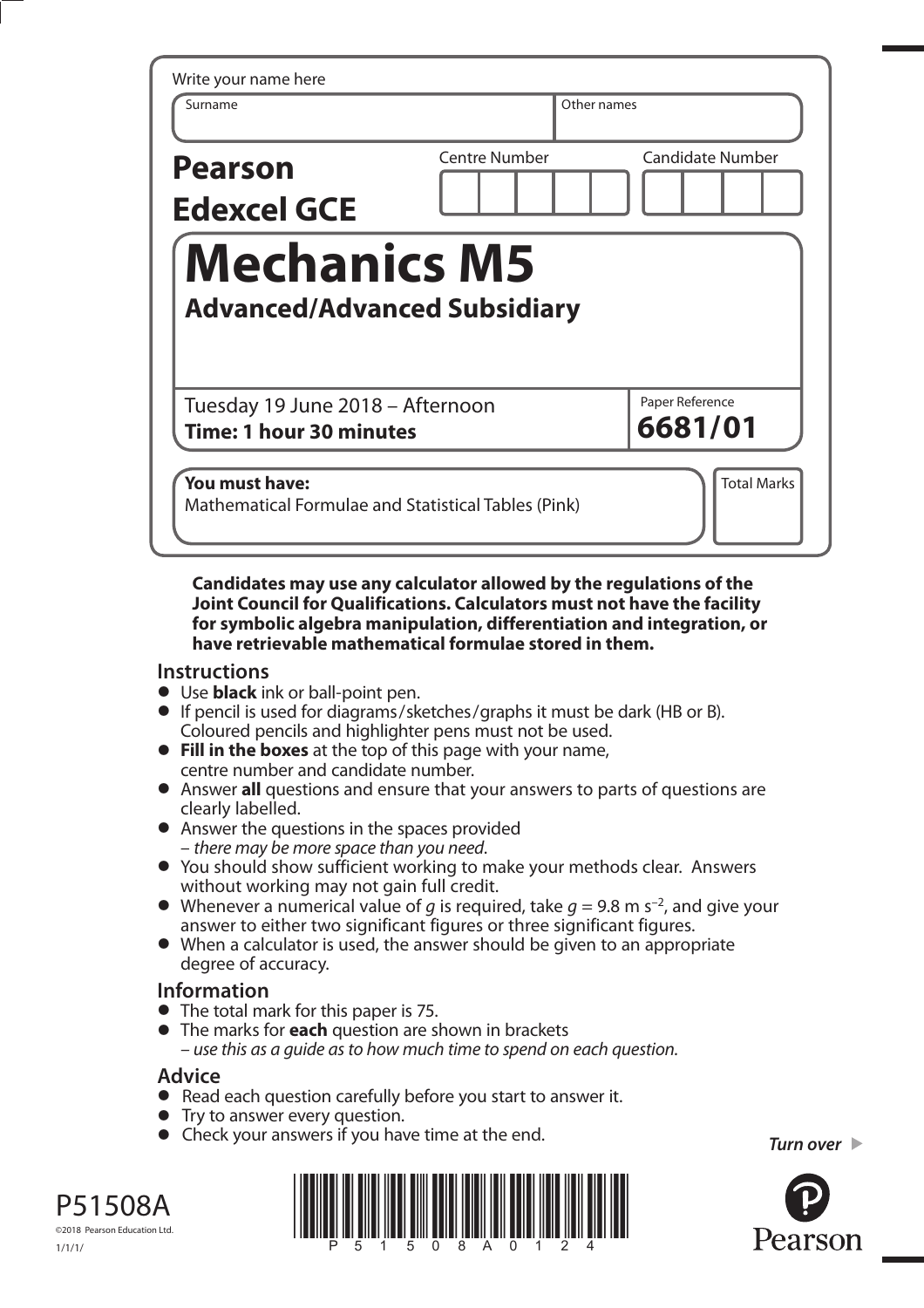**DO NOT IN THE INTERNATIONAL PRESENTATION CONSUMPTION CONSUMING A REPORT OF A REPORT OF A REPORT OF A REPORT OF A** 

**PONDOTAL MELTING STATE** 

EXXXXXXXXXXXXXXXXXXXXXXX

| 1. A small bead is threaded on a smooth straight horizontal wire. The wire is modelled as a                                          |
|--------------------------------------------------------------------------------------------------------------------------------------|
| line with vector equation $\mathbf{r} = (2 + \lambda)\mathbf{i} + (2\lambda - 1)\mathbf{j}$ , where the unit of length is the metre. |
| The bead is moved a distance of $\sqrt{80}$ m along the wire by a force $\mathbf{F} = (4\mathbf{i} - 3\mathbf{j})N$ . Find           |
| the magnitude of the work done by <b>F</b> .                                                                                         |

 $(5)$ 

| $\sqrt{2}$ |  |
|------------|--|
|            |  |
|            |  |
|            |  |
|            |  |
|            |  |
|            |  |
|            |  |
|            |  |
|            |  |
|            |  |
|            |  |
|            |  |
|            |  |
|            |  |
|            |  |
|            |  |
|            |  |
|            |  |
|            |  |
|            |  |
|            |  |
|            |  |
|            |  |
|            |  |
|            |  |
|            |  |
|            |  |
|            |  |
|            |  |
|            |  |
|            |  |
|            |  |
|            |  |
|            |  |
|            |  |
|            |  |
|            |  |
|            |  |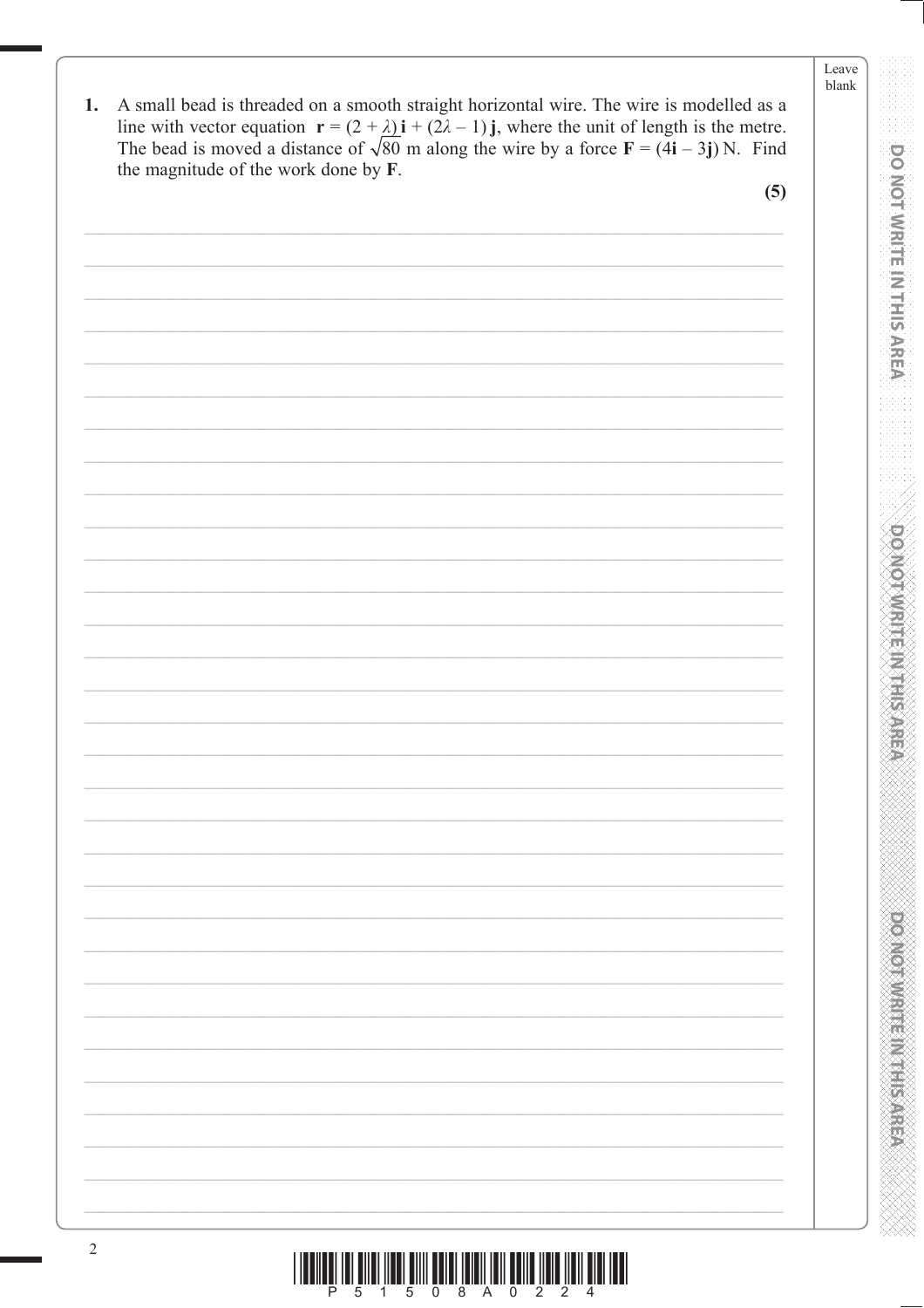| Question 1 continued |                 | Leave<br>blank              |
|----------------------|-----------------|-----------------------------|
|                      |                 |                             |
|                      |                 |                             |
|                      |                 |                             |
|                      |                 |                             |
|                      |                 |                             |
|                      |                 |                             |
|                      |                 |                             |
|                      |                 |                             |
|                      |                 |                             |
|                      |                 |                             |
|                      |                 |                             |
|                      |                 |                             |
|                      |                 |                             |
|                      |                 |                             |
|                      |                 |                             |
|                      |                 |                             |
|                      |                 |                             |
|                      |                 |                             |
|                      |                 |                             |
|                      |                 |                             |
|                      |                 |                             |
|                      |                 |                             |
|                      |                 |                             |
|                      |                 |                             |
|                      |                 |                             |
|                      |                 | Q1                          |
|                      | (Total 5 marks) |                             |
|                      |                 | $\mathfrak{Z}$<br>Turn over |

**CONCOMMENT IN THIS AREA** 

|  |  | 8 A O |  |  |  |
|--|--|-------|--|--|--|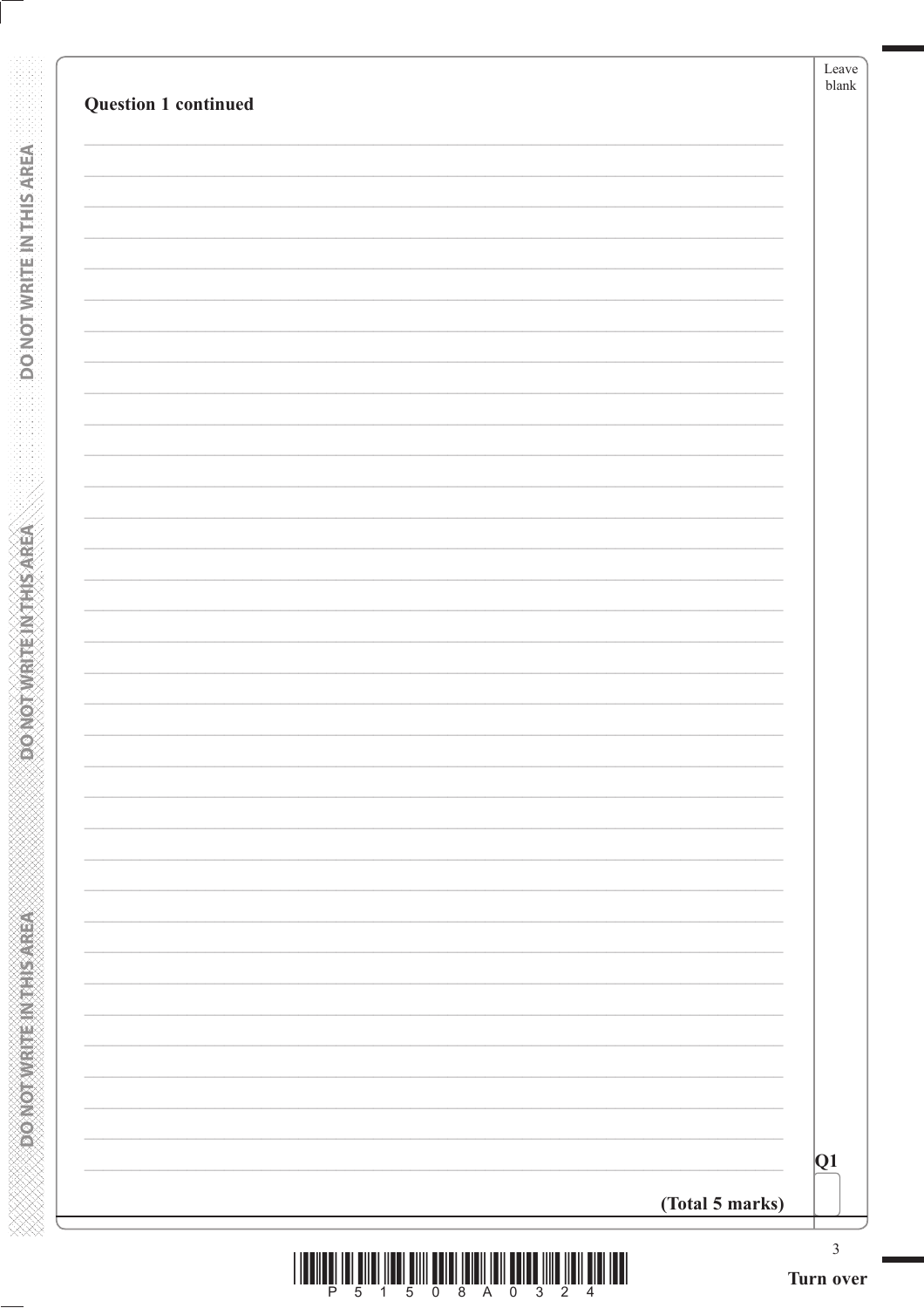DO NOT WRITE IN THIS AREA

**DO MOTAMRITE IN THIS AREA** 

**POSTER AND RESIDENCE** 

Three forces  $\mathbf{F}_1 = (a\mathbf{i} + b\mathbf{j} - 2\mathbf{k})N$ ,  $\mathbf{F}_2 = (-\mathbf{i} + \mathbf{j} - 2\mathbf{k})N$  and  $\mathbf{F}_3 = (-\mathbf{i} - 3\mathbf{j} + \mathbf{k})N$ , where a  $2.$ and  $b$  are constants, act on a rigid body.

The force  $F_1$  acts through the point with position vector k m, the force  $F_2$  acts through the point with position vector  $(3\mathbf{i} - \mathbf{j} + \mathbf{k})$  m and the force  $\mathbf{F}_3$  acts through the point with position vector  $(j + 2k)$  m.

The system of three forces is equivalent to a single force  $R$  acting through the origin together with a couple of moment  $G$ . The direction of  $R$  is parallel to the direction of  $G$ .

Find the value of  $a$  and the value of  $b$ .

 $(11)$ 

|  |  | <u> ITALIAN ILI BILANDI ILI BILANDI ILI BILANDI ILI BILANDI ILI ILI BILANDI ILI ILI BILANDI ILI BILANDI ILI BILAN</u> |
|--|--|-----------------------------------------------------------------------------------------------------------------------|
|  |  |                                                                                                                       |
|  |  |                                                                                                                       |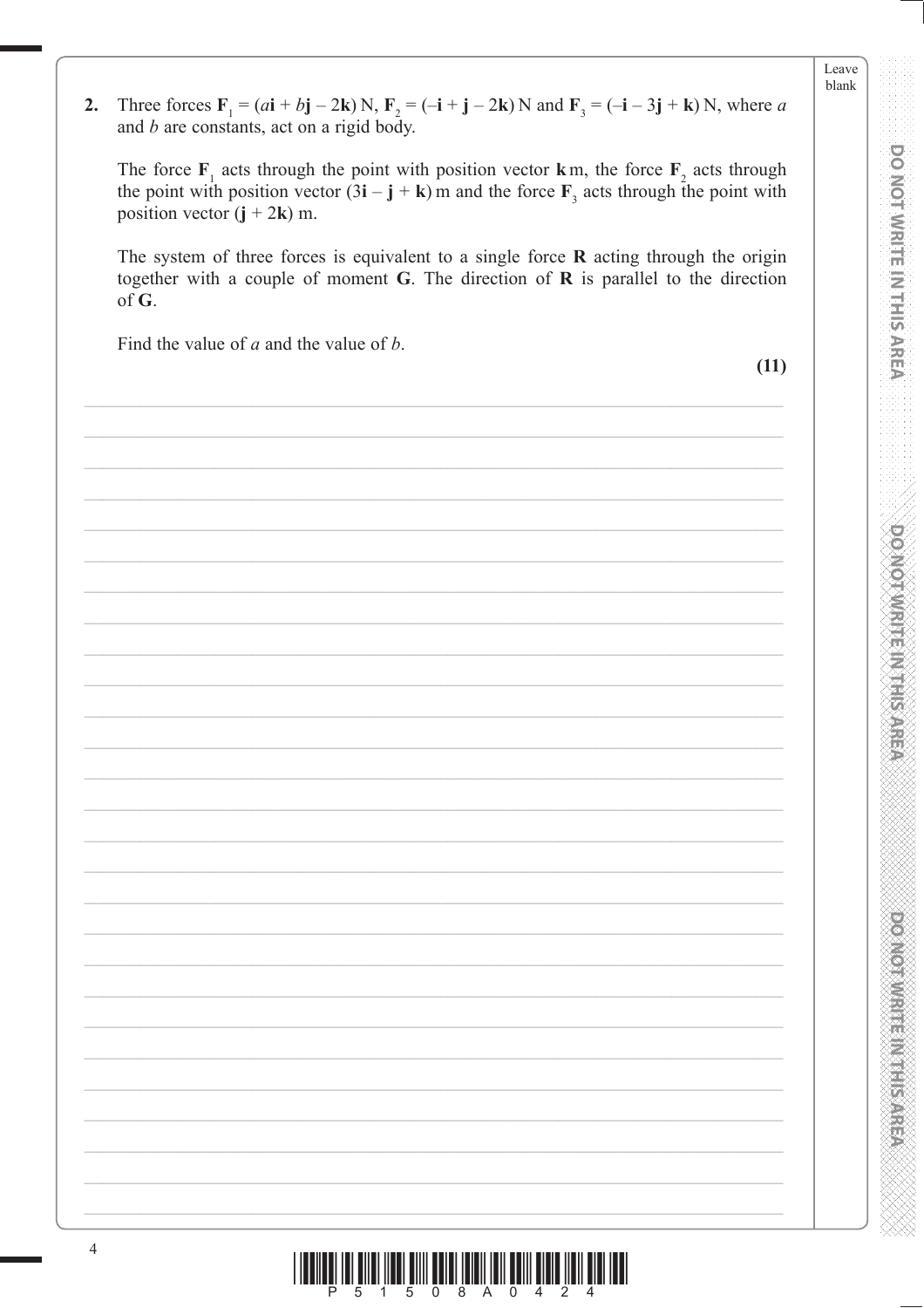| <b>Question 2 continued</b> | Leave<br>$_{\rm blank}$ |
|-----------------------------|-------------------------|
|                             |                         |
|                             |                         |
|                             |                         |
|                             |                         |
|                             |                         |
|                             |                         |
|                             |                         |
|                             |                         |
|                             |                         |
|                             |                         |
|                             |                         |
|                             |                         |
|                             |                         |
|                             |                         |
|                             |                         |
|                             |                         |
|                             |                         |
|                             |                         |
|                             |                         |
|                             |                         |
|                             |                         |
|                             |                         |
|                             |                         |
|                             |                         |
|                             |                         |
|                             |                         |
|                             |                         |
|                             |                         |
|                             |                         |
|                             |                         |
|                             |                         |
|                             |                         |
|                             |                         |
|                             |                         |
|                             |                         |

**DONOTWEITEINTHISAREA** 

**Example 2012 The Model of Action** 

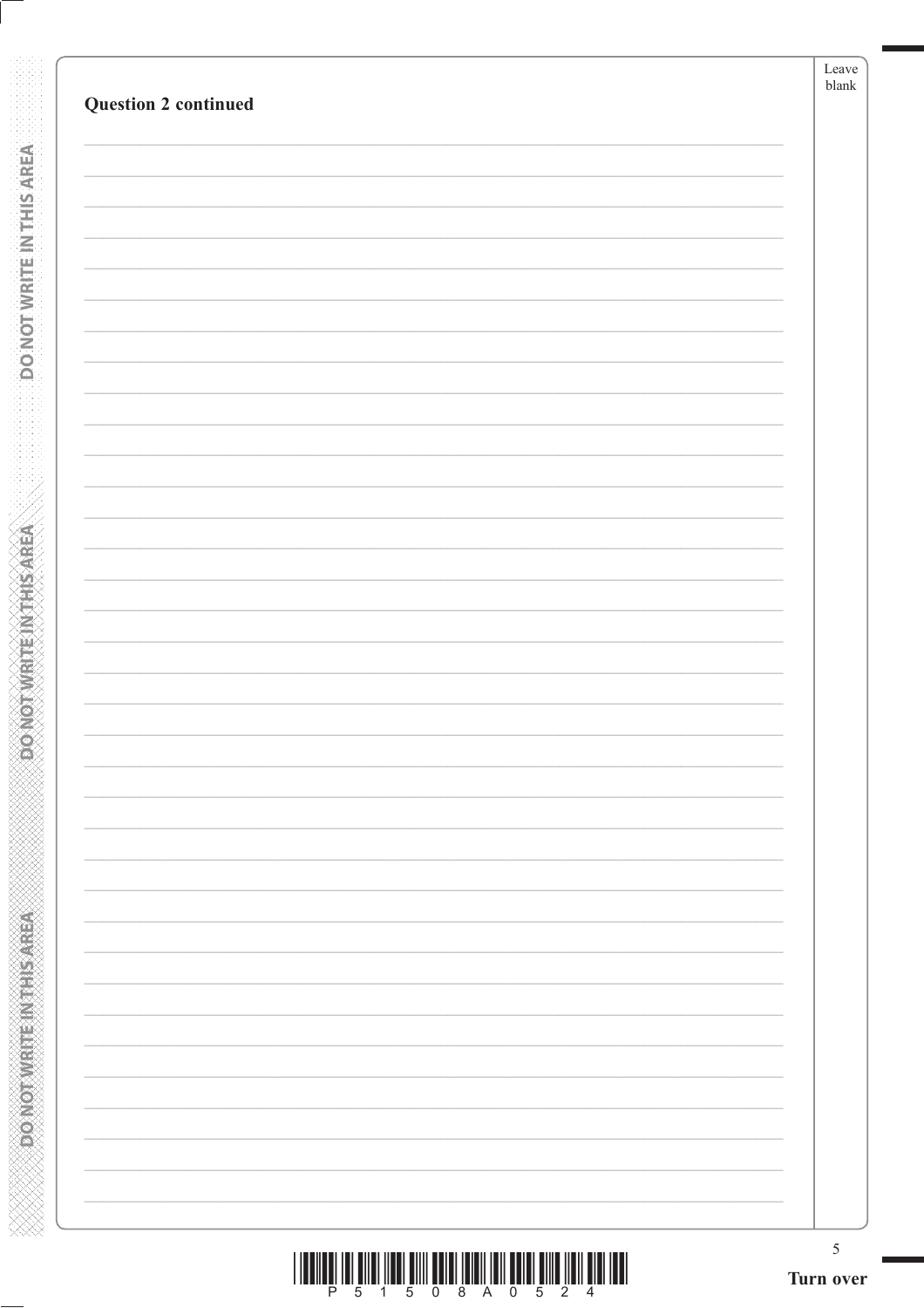| <b>Question 2 continued</b> | Leave<br>$\ensuremath{\textrm{blank}}$ |
|-----------------------------|----------------------------------------|
|                             |                                        |
|                             |                                        |
|                             |                                        |
|                             |                                        |
|                             |                                        |
|                             |                                        |
|                             |                                        |
|                             |                                        |
|                             |                                        |
|                             |                                        |
|                             |                                        |
|                             |                                        |
|                             |                                        |
|                             |                                        |
|                             |                                        |
|                             |                                        |
|                             |                                        |
|                             |                                        |
|                             |                                        |
|                             |                                        |
|                             |                                        |
|                             |                                        |
|                             |                                        |
|                             |                                        |
|                             |                                        |
|                             |                                        |
|                             |                                        |
|                             |                                        |
|                             |                                        |
|                             |                                        |
|                             |                                        |
|                             |                                        |
|                             |                                        |
|                             |                                        |
|                             |                                        |
|                             |                                        |
|                             |                                        |
|                             |                                        |
|                             |                                        |
|                             |                                        |
|                             |                                        |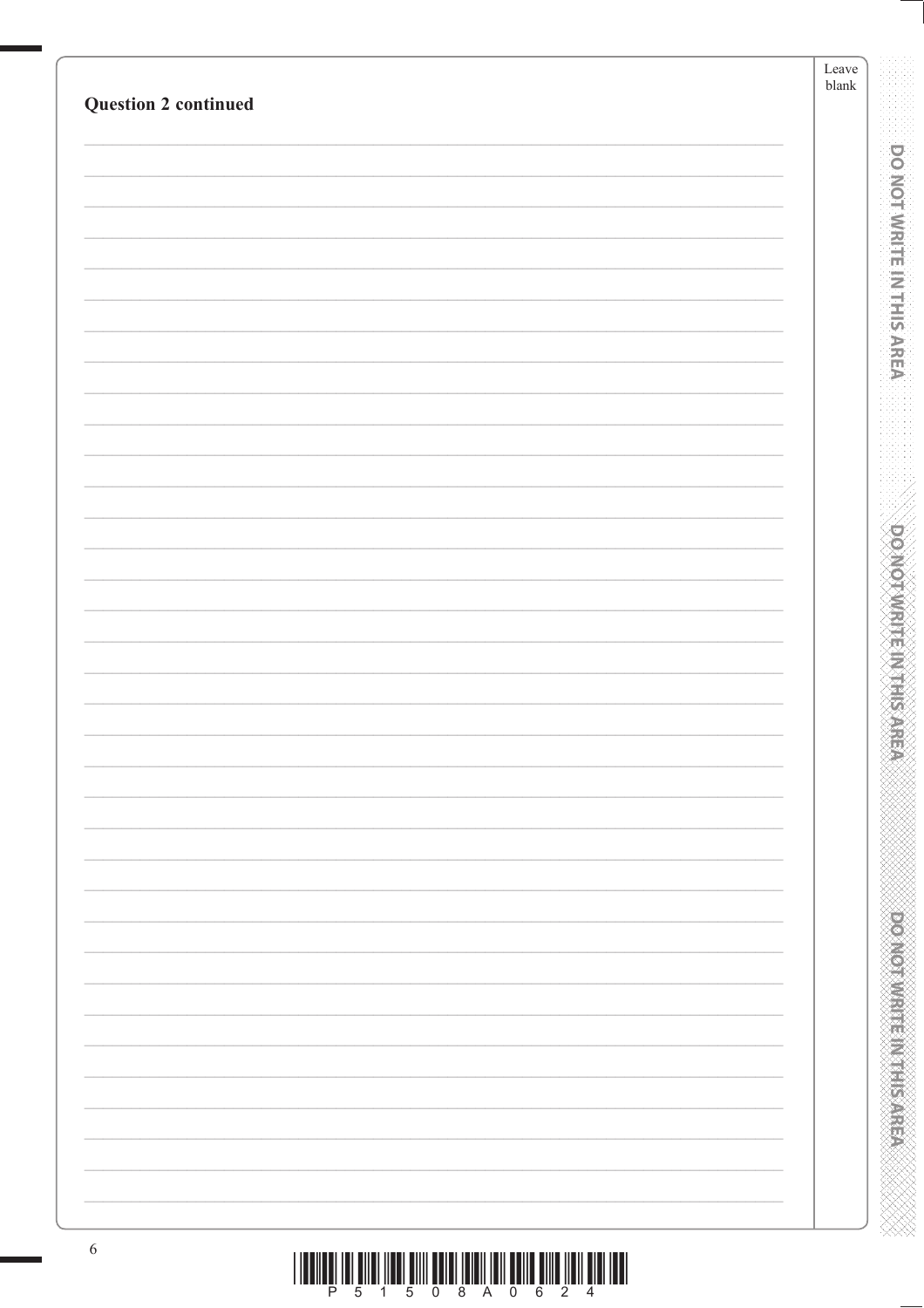| <b>Question 2 continued</b> |                  | Leave<br>$b$ lank |
|-----------------------------|------------------|-------------------|
|                             |                  |                   |
|                             |                  |                   |
|                             |                  |                   |
|                             |                  |                   |
|                             |                  |                   |
|                             |                  |                   |
|                             |                  |                   |
|                             |                  |                   |
|                             |                  |                   |
|                             |                  |                   |
|                             |                  |                   |
|                             |                  |                   |
|                             |                  |                   |
|                             |                  |                   |
|                             |                  |                   |
|                             |                  |                   |
|                             |                  |                   |
|                             |                  |                   |
|                             |                  |                   |
|                             |                  |                   |
|                             |                  |                   |
|                             |                  |                   |
|                             |                  |                   |
|                             |                  |                   |
|                             |                  |                   |
|                             |                  |                   |
|                             |                  |                   |
|                             |                  | Q2                |
|                             | (Total 11 marks) |                   |
|                             |                  | $\boldsymbol{7}$  |

**DONOTWEITEINTHISAREA** 

**DONOTWRITEINTHISAREA**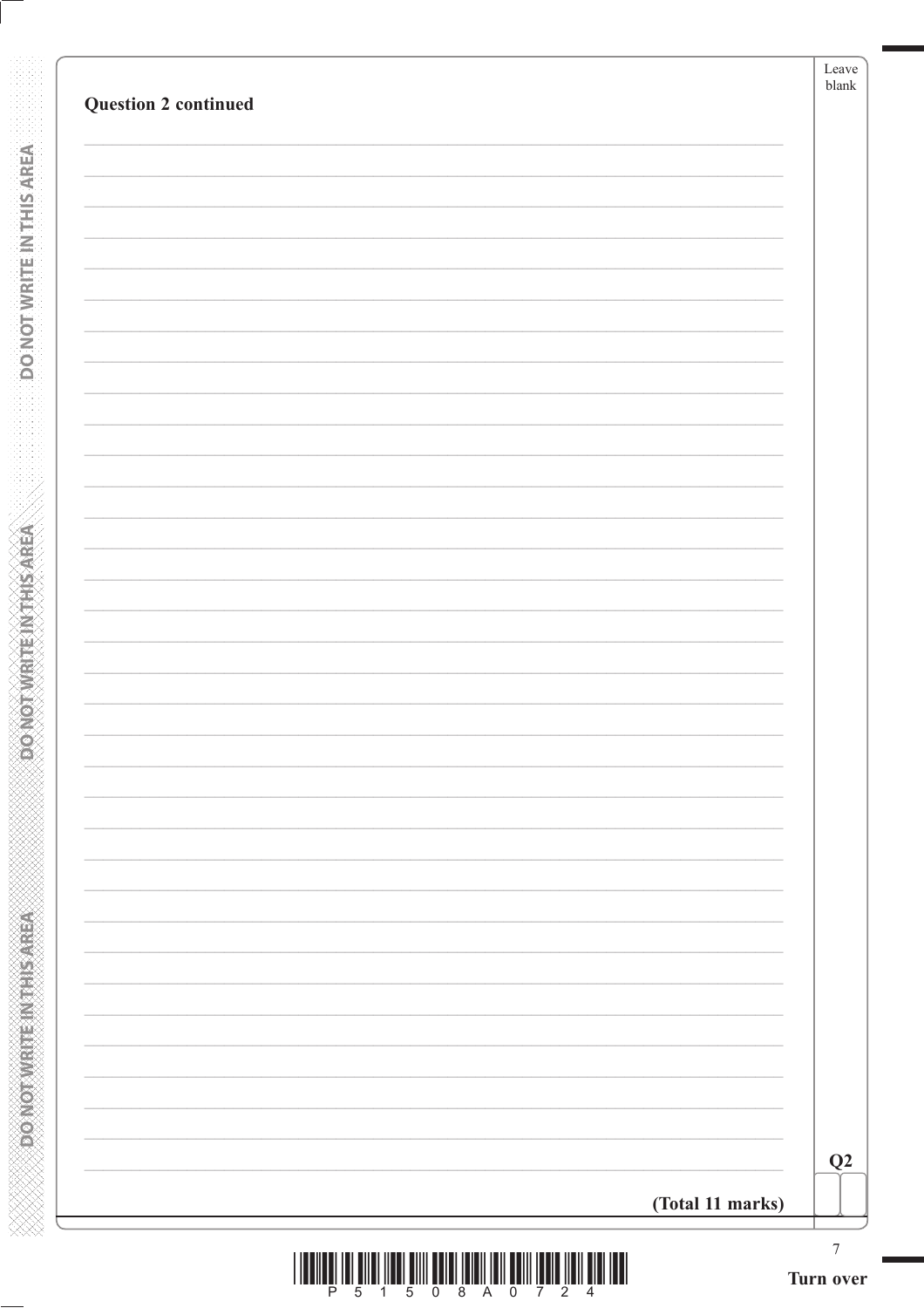A particle  $P$  moves in the xy-plane in such a way that its position vector  $\mathbf r$  metres at time  $3.$ *t* seconds, where  $0 \le t < \pi$ , satisfies the differential equation

$$
\sec^2\left(\frac{1}{2}t\right)\frac{d\mathbf{r}}{dt} + \sec^3\left(\frac{1}{2}t\right)\sin\left(\frac{1}{2}t\right)\mathbf{r} = \sin\left(\frac{1}{2}t\right)\mathbf{i} + \sec^2\left(\frac{1}{2}t\right)\mathbf{j}
$$

When  $t = 0$ , the particle is at the point with position vector  $(-i + j)$  m.

Find  $\bf{r}$  in terms of  $\bf{t}$ .

 $(8)$ 

Leave blank

**DO NOT WRITE IN THIS AREA** 

**DOMOTIVE IN HIS NEED** 

**DOMOTHMENT ENGINEER**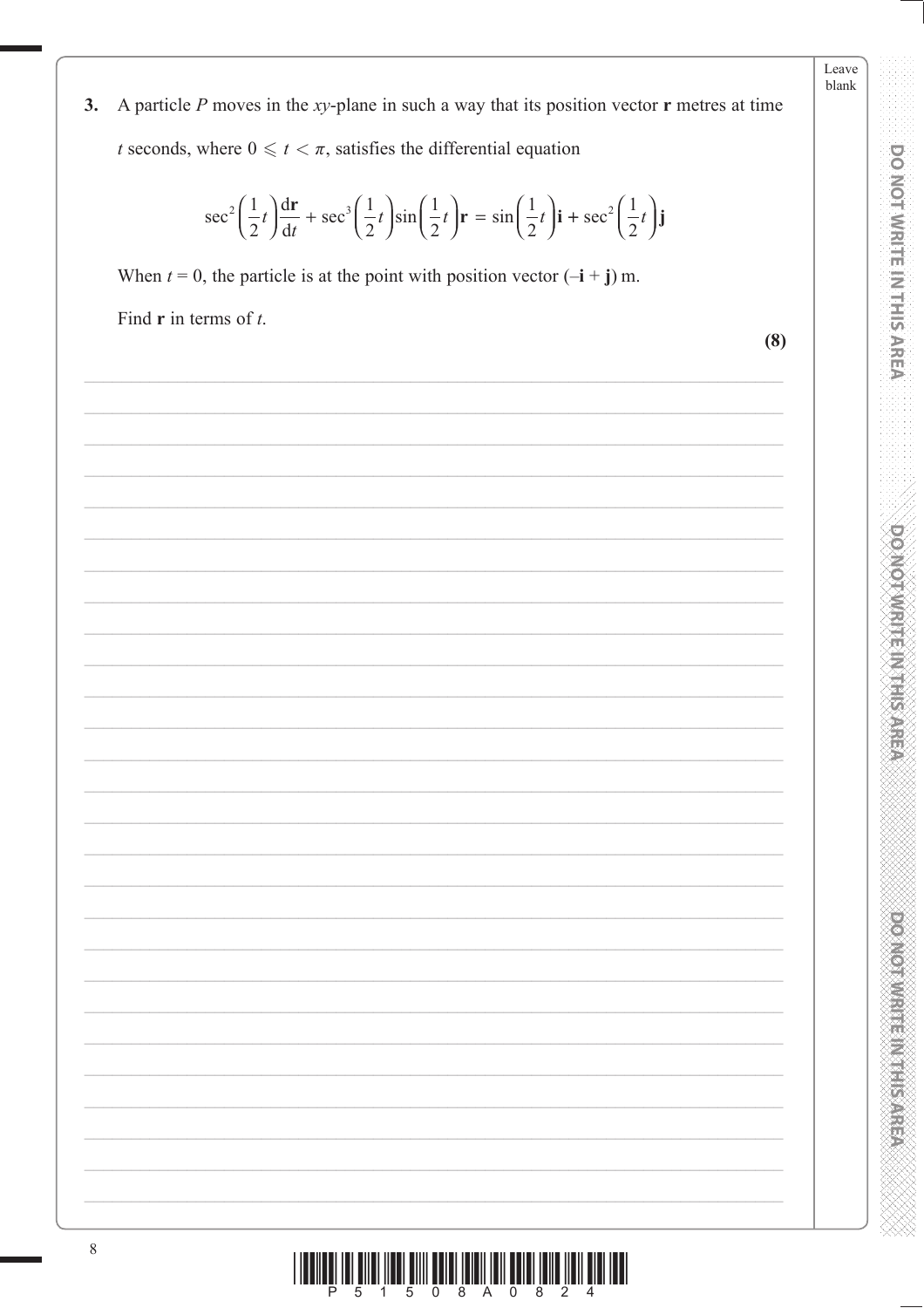| Question 3 continued |                 | Leave<br>blank                |
|----------------------|-----------------|-------------------------------|
|                      |                 |                               |
|                      |                 |                               |
|                      |                 |                               |
|                      |                 |                               |
|                      |                 |                               |
|                      |                 |                               |
|                      |                 |                               |
|                      |                 |                               |
|                      |                 |                               |
|                      |                 |                               |
|                      |                 |                               |
|                      |                 |                               |
|                      |                 |                               |
|                      |                 |                               |
|                      |                 |                               |
|                      |                 |                               |
|                      |                 |                               |
|                      |                 |                               |
|                      |                 |                               |
|                      |                 |                               |
|                      |                 |                               |
|                      |                 |                               |
|                      |                 |                               |
|                      |                 |                               |
|                      |                 |                               |
|                      |                 | Q3                            |
|                      | (Total 8 marks) |                               |
|                      |                 | $\boldsymbol{9}$<br>Turn over |

**REACTION CONTROLS AND SERVE AND DO NOT WRITE IN THIS AREA** 

**RENEWALK CONCORPORATION** 

| - 0 | -8. | A | $\overline{0}$ | -92 |  |  |
|-----|-----|---|----------------|-----|--|--|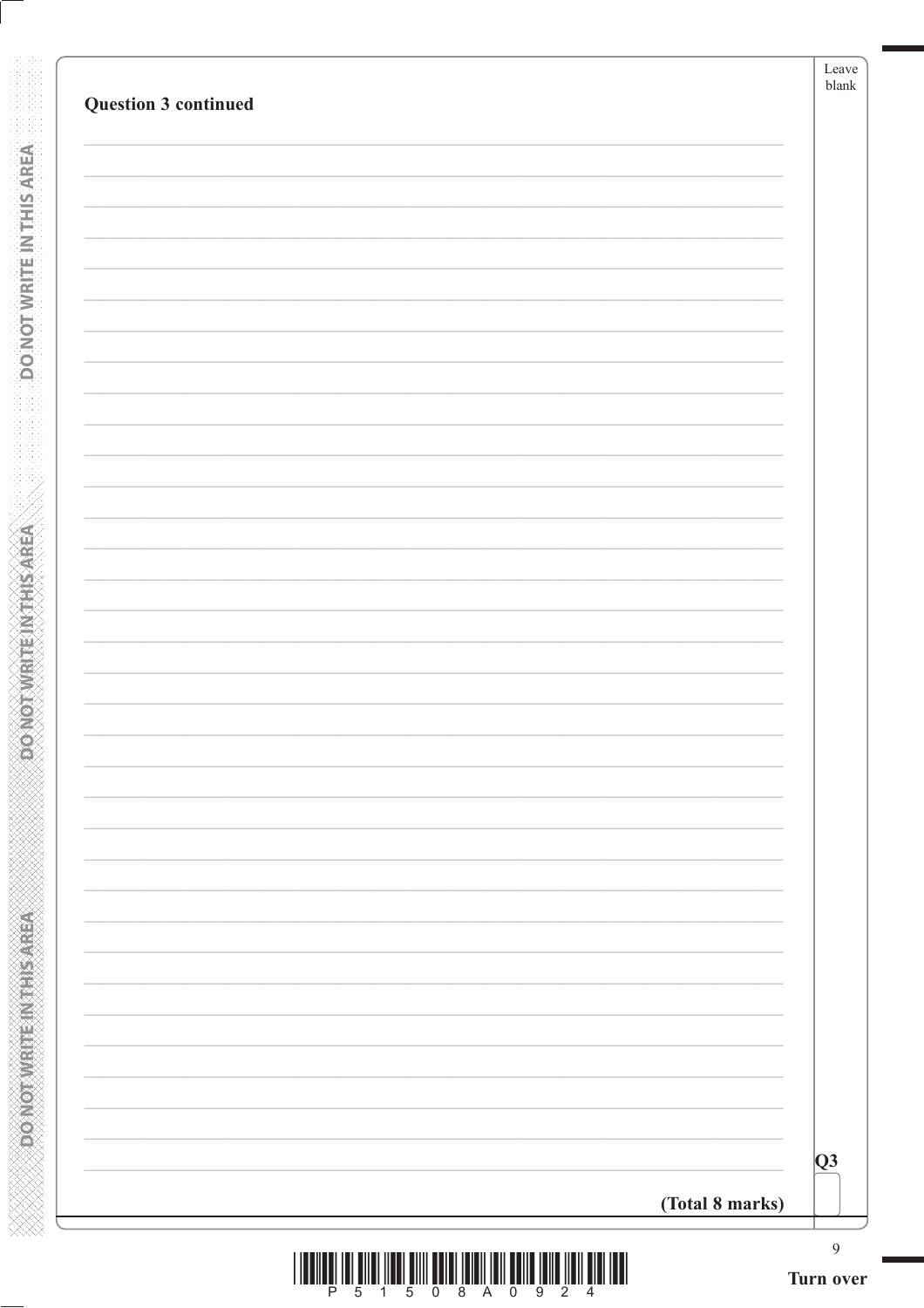A uniform lamina of mass  $M$  kg is modelled as the region which is bounded by the curve  $\boldsymbol{4}$ . with equation  $y = x^2$ , the positive x-axis and the line with equation  $x = 2$ . The unit of length on both axes is the metre. Find the moment of inertia of the lamina about the *x*-axis.

 $(6)$ 

| $10\,$ |                                                                                                                                                                                                                                                                                                                                                                                                                                                               |
|--------|---------------------------------------------------------------------------------------------------------------------------------------------------------------------------------------------------------------------------------------------------------------------------------------------------------------------------------------------------------------------------------------------------------------------------------------------------------------|
|        |                                                                                                                                                                                                                                                                                                                                                                                                                                                               |
|        | $\begin{array}{c} \text{if} \ \text{if} \ \text{if} \ \text{if} \ \text{if} \ \text{if} \ \text{if} \ \text{if} \ \text{if} \ \text{if} \ \text{if} \ \text{if} \ \text{if} \ \text{if} \ \text{if} \ \text{if} \ \text{if} \ \text{if} \ \text{if} \ \text{if} \ \text{if} \ \text{if} \ \text{if} \ \text{if} \ \text{if} \ \text{if} \ \text{if} \ \text{if} \ \text{if} \ \text{if} \ \text{if} \ \text{if} \ \text{if} \ \text{if} \ \text{if} \ \text{$ |

**DO NOT WRITE IN THIS AREA**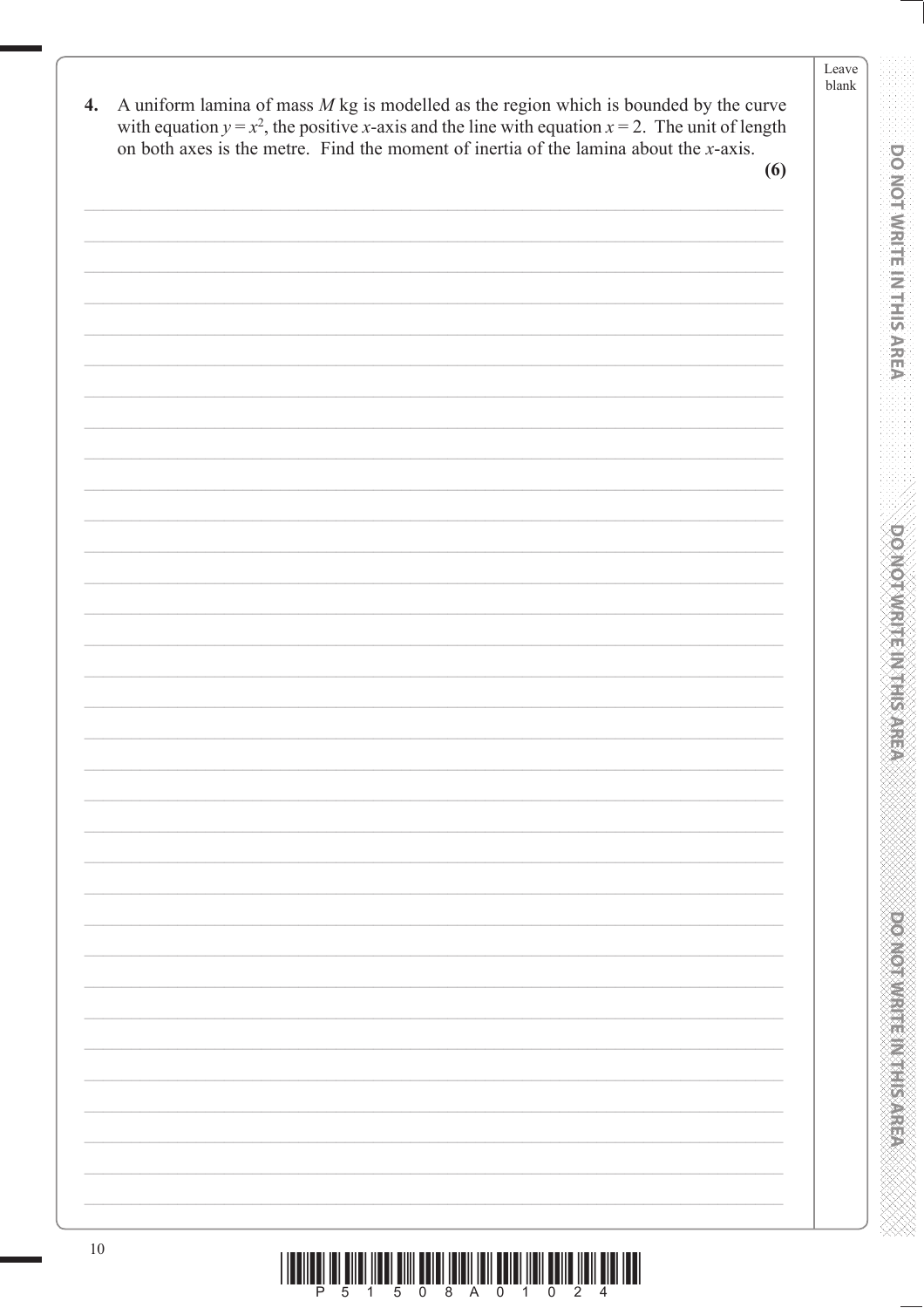| <b>Question 4 continued</b> |                 |         |
|-----------------------------|-----------------|---------|
|                             |                 |         |
|                             |                 |         |
|                             |                 |         |
|                             |                 |         |
|                             |                 |         |
|                             |                 |         |
|                             |                 |         |
|                             |                 |         |
|                             |                 |         |
|                             |                 |         |
|                             |                 |         |
|                             |                 |         |
|                             |                 |         |
|                             |                 |         |
|                             |                 |         |
|                             |                 |         |
|                             |                 |         |
|                             |                 |         |
|                             |                 |         |
|                             |                 |         |
|                             |                 | $ Q_4 $ |
|                             | (Total 6 marks) |         |

**DONOTWRITE INTHIS AREA** 

**ACTIVE SHEET METAL COVERS** 

**XXXXXXXXXXXXXXXXXXXXXXXXXXXXX**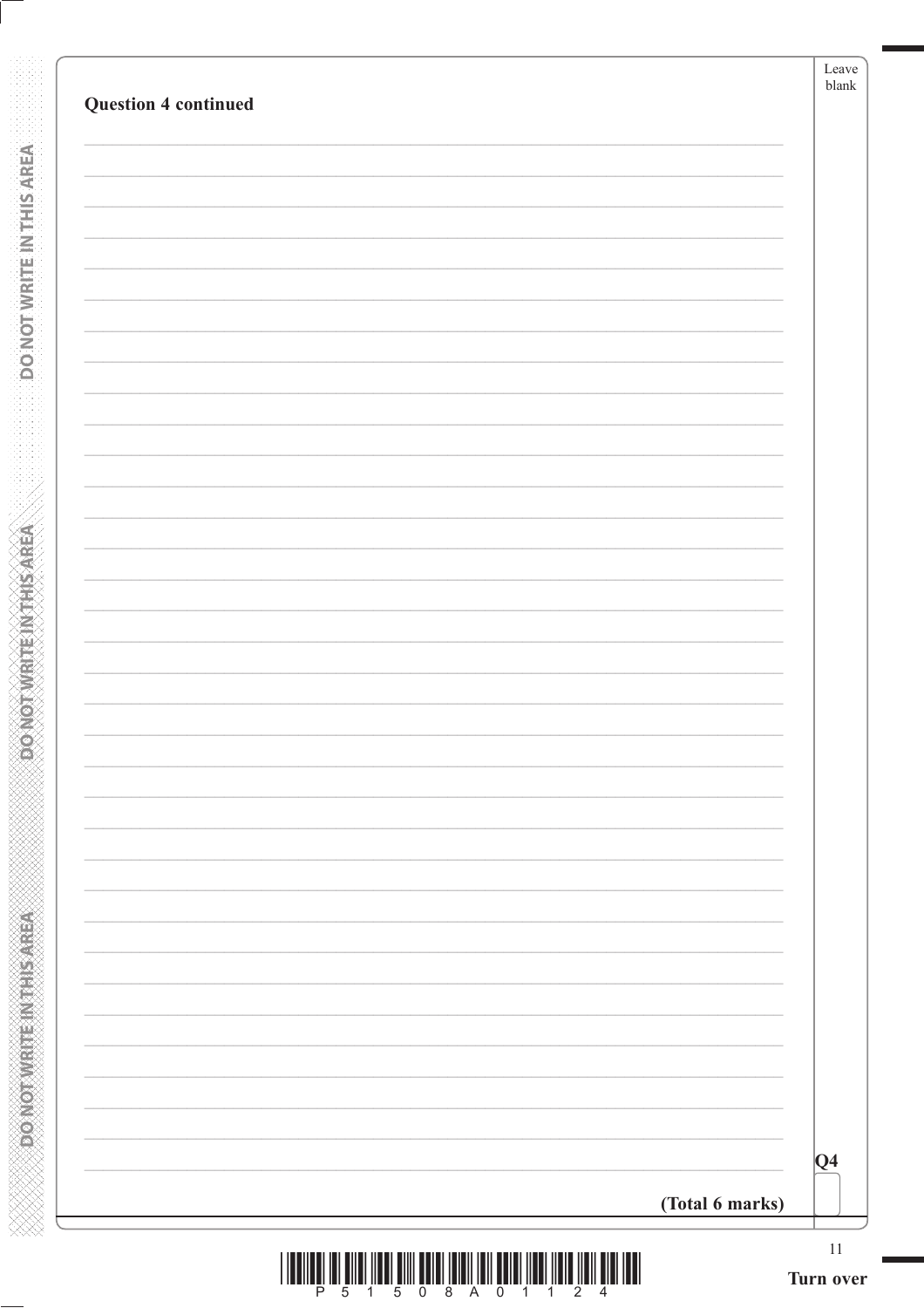DO NOT WRITE IN THIS AREA

DOMOTWRITE IN THIS AREA

**PONORA DE L'ANGELIA DE L'ANGELIA** 

- 5. At time  $t = 0$  a rocket is launched. The rocket has initial mass M, of which mass  $\lambda M$ ,  $0 < \lambda < 1$ , is fuel. The rocket is launched vertically upwards, from rest, from the surface of the Earth. The rocket burns fuel and the burnt fuel is ejected vertically downwards with constant speed  $U$  relative to the rocket. At time  $t$ , the rocket has mass  $m$  and velocity  $v$ . Ignoring air resistance and any variation in g,
	- (a) show, from first principles, that until all the fuel is used,

$$
m\frac{\mathrm{d}v}{\mathrm{d}t} + U\frac{\mathrm{d}m}{\mathrm{d}t} = -mg
$$

 $(4)$ 

The rocket accelerates vertically upwards with constant acceleration g.

(b) Show that 
$$
m = Me^{\frac{-2gt}{U}}
$$

(c) Find, in terms of M, U and  $\lambda$ , an expression for the kinetic energy of the rocket at the instant when all of the fuel has been used.

 $(6)$ 

 $(4)$ 

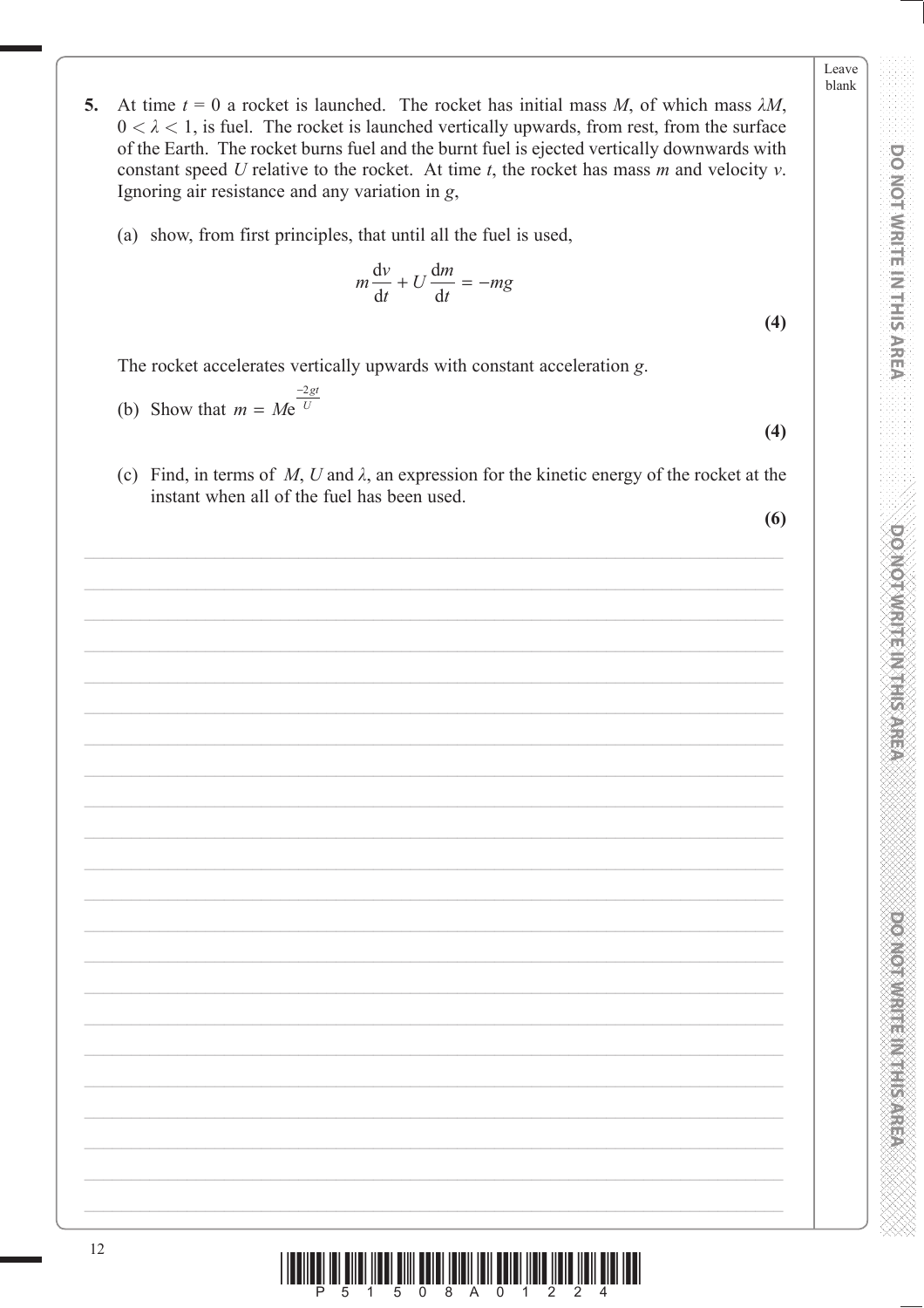| <b>Question 5 continued</b> |  |
|-----------------------------|--|
|                             |  |
|                             |  |
|                             |  |
|                             |  |
|                             |  |
|                             |  |
|                             |  |
|                             |  |
|                             |  |
|                             |  |
|                             |  |
|                             |  |
|                             |  |
|                             |  |
|                             |  |
|                             |  |
|                             |  |
|                             |  |
|                             |  |
|                             |  |
|                             |  |
|                             |  |
|                             |  |
|                             |  |
|                             |  |
|                             |  |
|                             |  |
|                             |  |

**DO NOT WRITE IN THIS AREA** 

**ABRASHMAN MANAGARY** 

| <u> I III DI LA BILI INDI DI LA BILI INDI LA BILI INDI INDI INDI INDI LA BILI INDI INDI INDI INDI INDI INDI INDI</u> |                         |  |  |  |  |  |  |
|----------------------------------------------------------------------------------------------------------------------|-------------------------|--|--|--|--|--|--|
|                                                                                                                      | P 5 1 5 0 8 A 0 1 3 2 4 |  |  |  |  |  |  |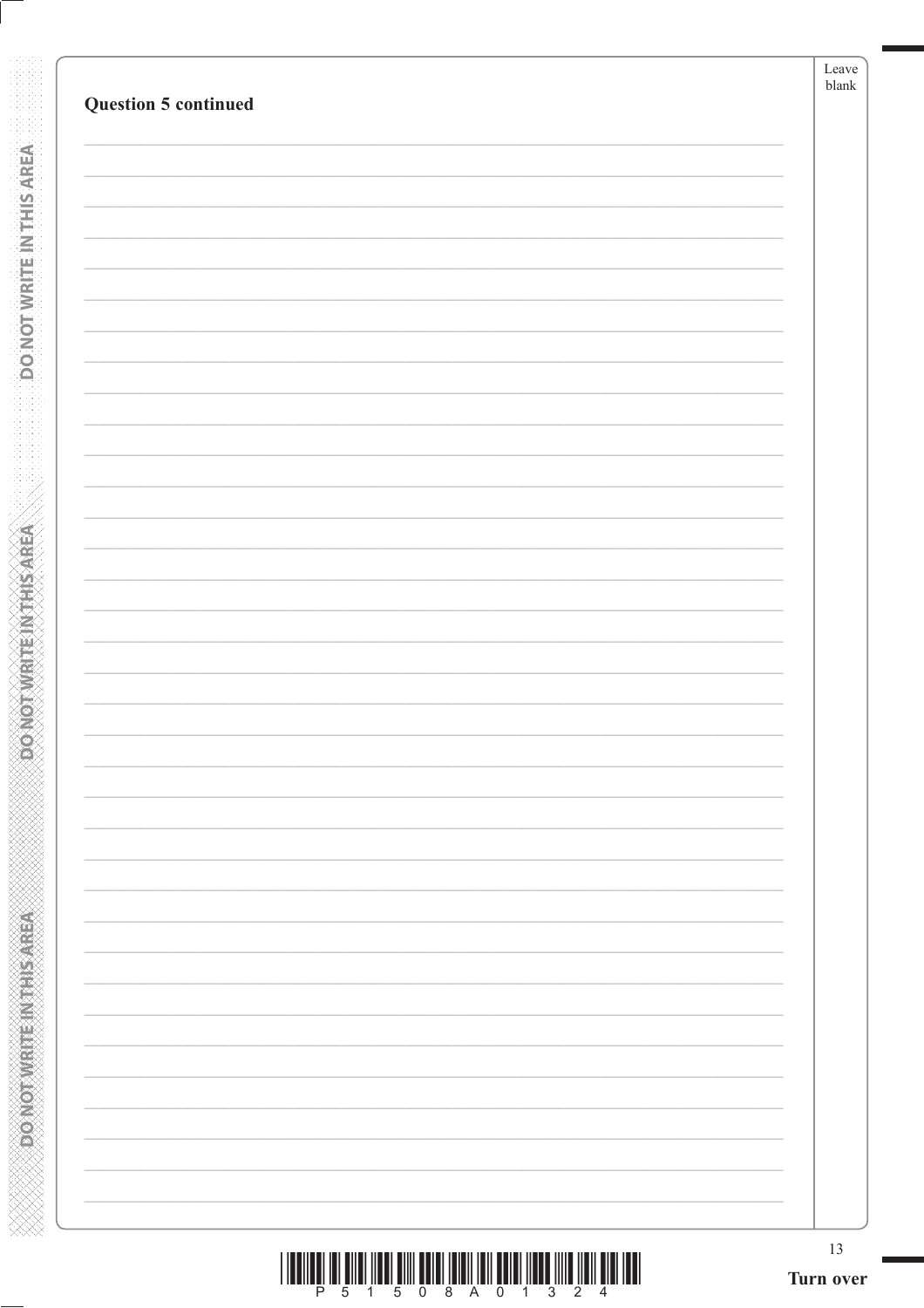| <b>Question 5 continued</b> | Leave<br>${\it blank}$                   |
|-----------------------------|------------------------------------------|
|                             |                                          |
|                             |                                          |
|                             | <b>DO NOT WRITE IN THIS AREA</b>         |
|                             |                                          |
|                             |                                          |
|                             |                                          |
|                             |                                          |
|                             |                                          |
|                             |                                          |
|                             |                                          |
|                             |                                          |
|                             |                                          |
|                             |                                          |
|                             |                                          |
|                             |                                          |
|                             | <b>DOMOTAME MARKS</b>                    |
|                             |                                          |
|                             |                                          |
|                             |                                          |
|                             |                                          |
|                             |                                          |
|                             |                                          |
|                             |                                          |
|                             |                                          |
|                             |                                          |
|                             |                                          |
|                             |                                          |
|                             |                                          |
|                             |                                          |
|                             | <b>PERSONAL PROPERTY AND INCOMESTING</b> |
|                             |                                          |
|                             |                                          |
|                             |                                          |
| 14                          |                                          |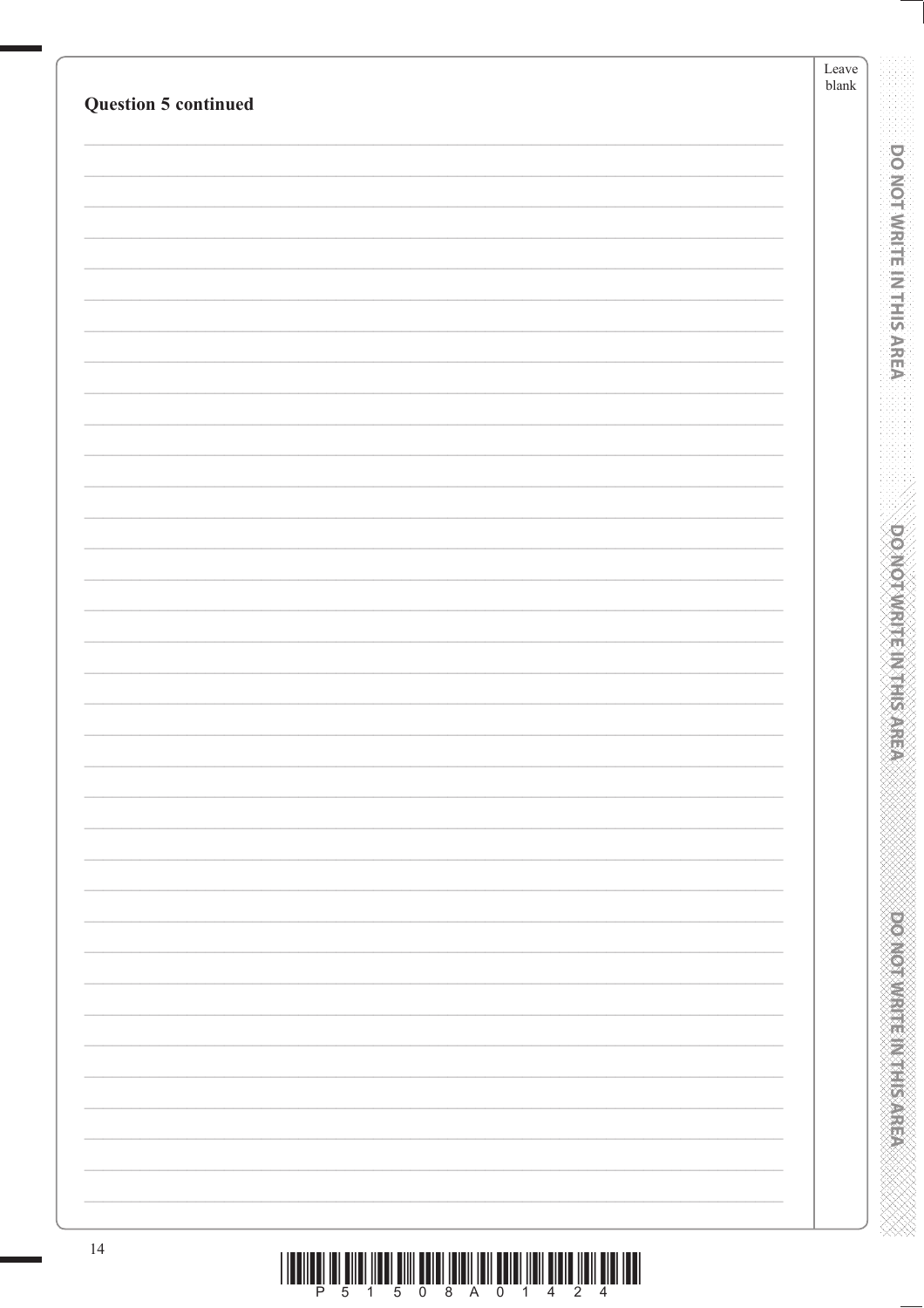| <b>Question 5 continued</b> |                  | Leave<br>blank |
|-----------------------------|------------------|----------------|
|                             |                  |                |
|                             |                  |                |
|                             |                  |                |
|                             |                  |                |
|                             |                  |                |
|                             |                  |                |
|                             |                  |                |
|                             |                  |                |
|                             |                  |                |
|                             |                  |                |
|                             |                  |                |
|                             |                  |                |
|                             |                  |                |
|                             |                  |                |
|                             |                  |                |
|                             |                  |                |
|                             |                  |                |
|                             |                  | Q <sub>5</sub> |
|                             | (Total 14 marks) |                |

**DONOTWRITEINTHISAREA** 

**CONOTIVIET CHANGED**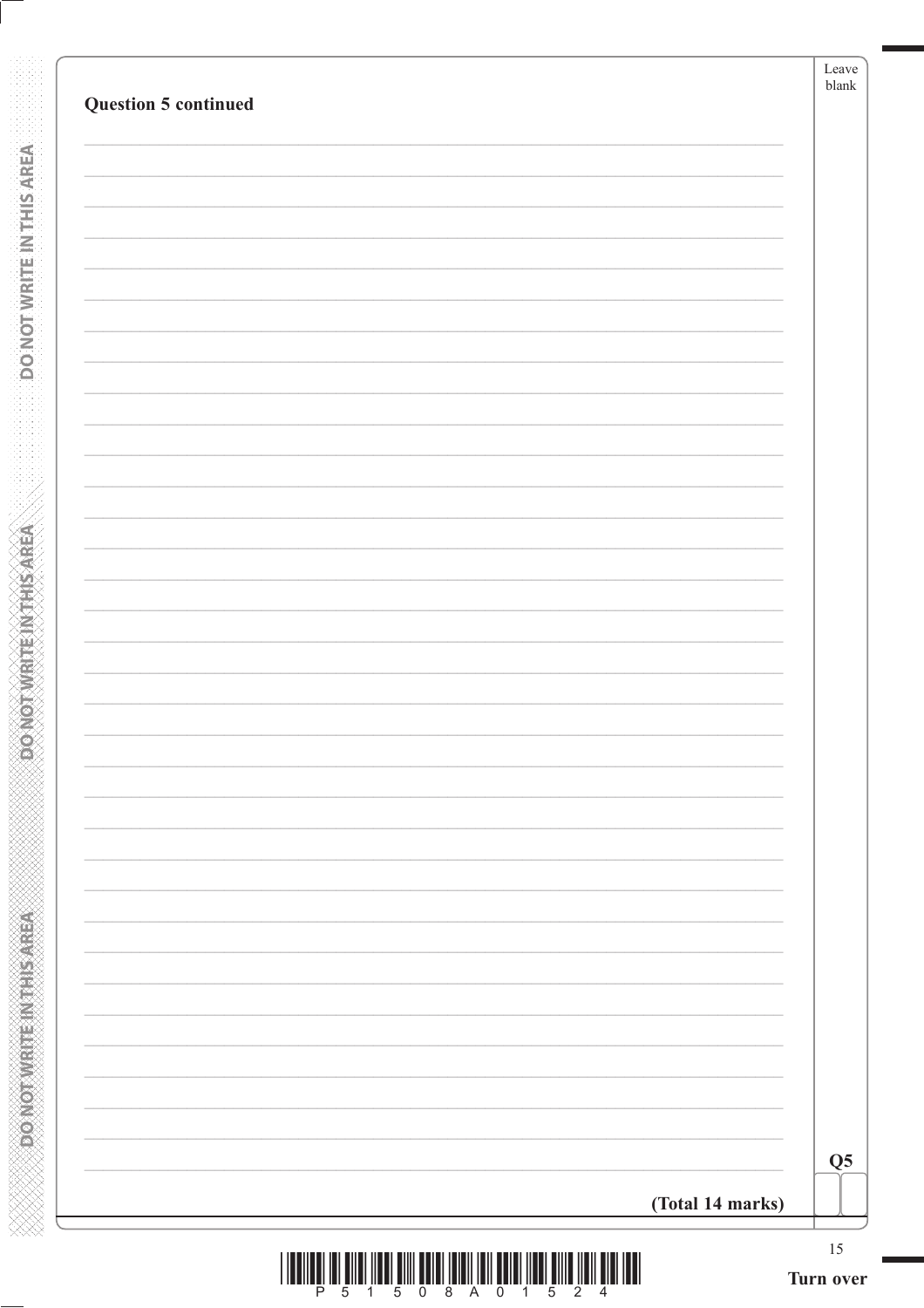**DOMOT/WRITEINTHIS/AREA** 

**PONORA DE L'ANGELIA DE L'ANGELIA** 

- 6. Three equal uniform rods, each of mass  $m$  and length  $2a$ , form the sides of a rigid equilateral triangular frame ABC. The frame is free to rotate in a vertical plane about a fixed smooth horizontal axis  $L$  which passes through  $A$  and is perpendicular to the plane of the frame.
	- (a) Show that the moment of inertia of the frame about L is  $6ma^2$ .

 $(4)$ 

The frame is held with  $AB$  horizontal and C below  $AB$ , and released from rest.

Given that the centre of mass of the frame is two thirds of the way along a median from a vertex,

(b) find the magnitude of the force exerted by the axis on the frame at  $A$  at the instant when the frame is released.

 $(11)$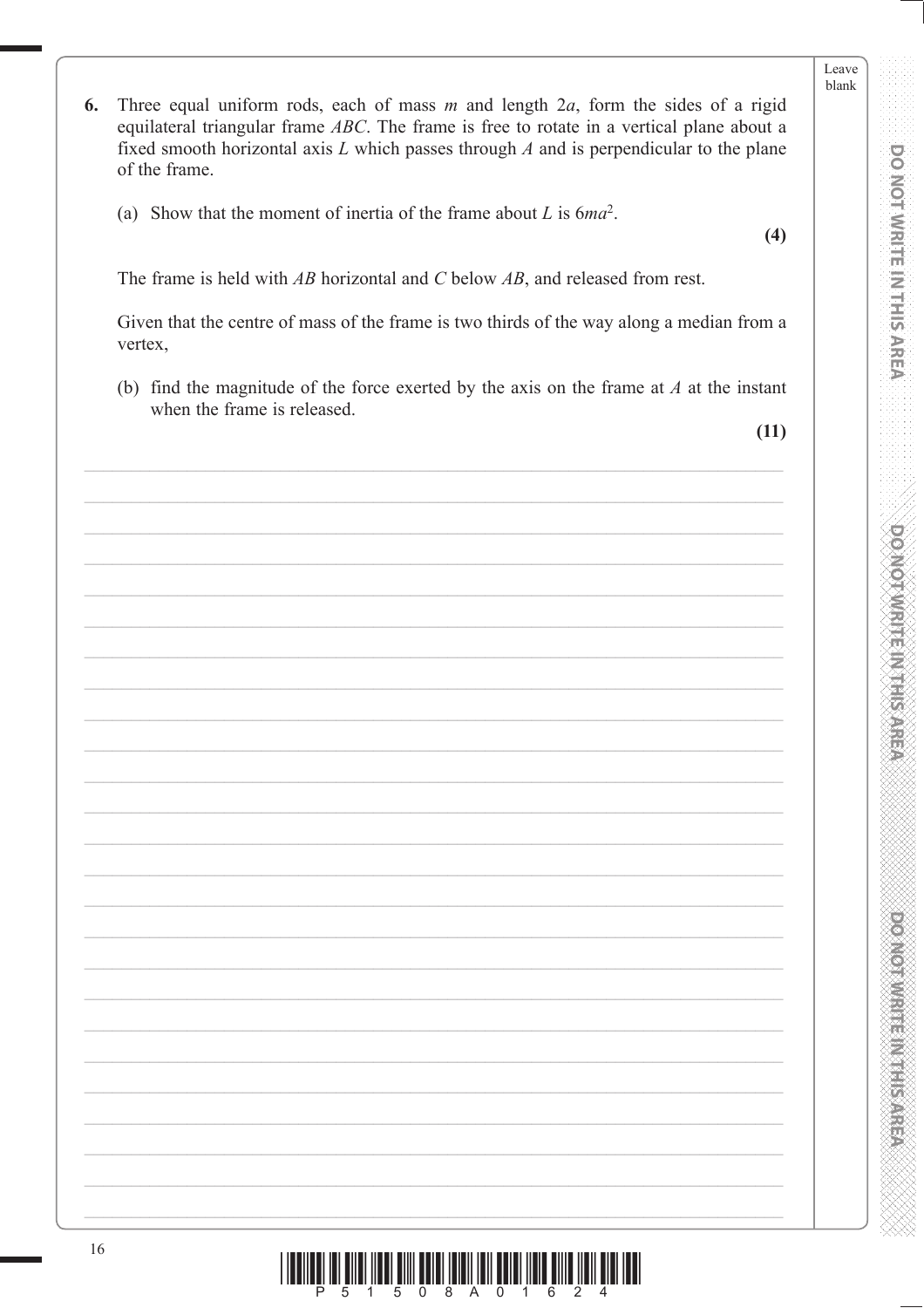|                      | Leave<br>$\ensuremath{\textrm{blank}}$ |
|----------------------|----------------------------------------|
| Question 6 continued |                                        |
|                      |                                        |
|                      |                                        |
|                      |                                        |
|                      |                                        |
|                      |                                        |
|                      |                                        |
|                      |                                        |
|                      |                                        |
|                      |                                        |
|                      |                                        |
|                      |                                        |
|                      |                                        |
|                      |                                        |
|                      |                                        |
|                      |                                        |
|                      |                                        |
|                      |                                        |
|                      |                                        |
|                      |                                        |
|                      |                                        |
|                      |                                        |
|                      |                                        |
|                      |                                        |
|                      |                                        |
|                      |                                        |
|                      |                                        |
|                      |                                        |
|                      |                                        |
|                      |                                        |
|                      |                                        |
|                      |                                        |
|                      |                                        |
|                      |                                        |
|                      |                                        |
|                      |                                        |
|                      |                                        |
|                      |                                        |

**DONOTWEITEINTHIS AREA** 

**DONOTWRITEINTHISAREA** 

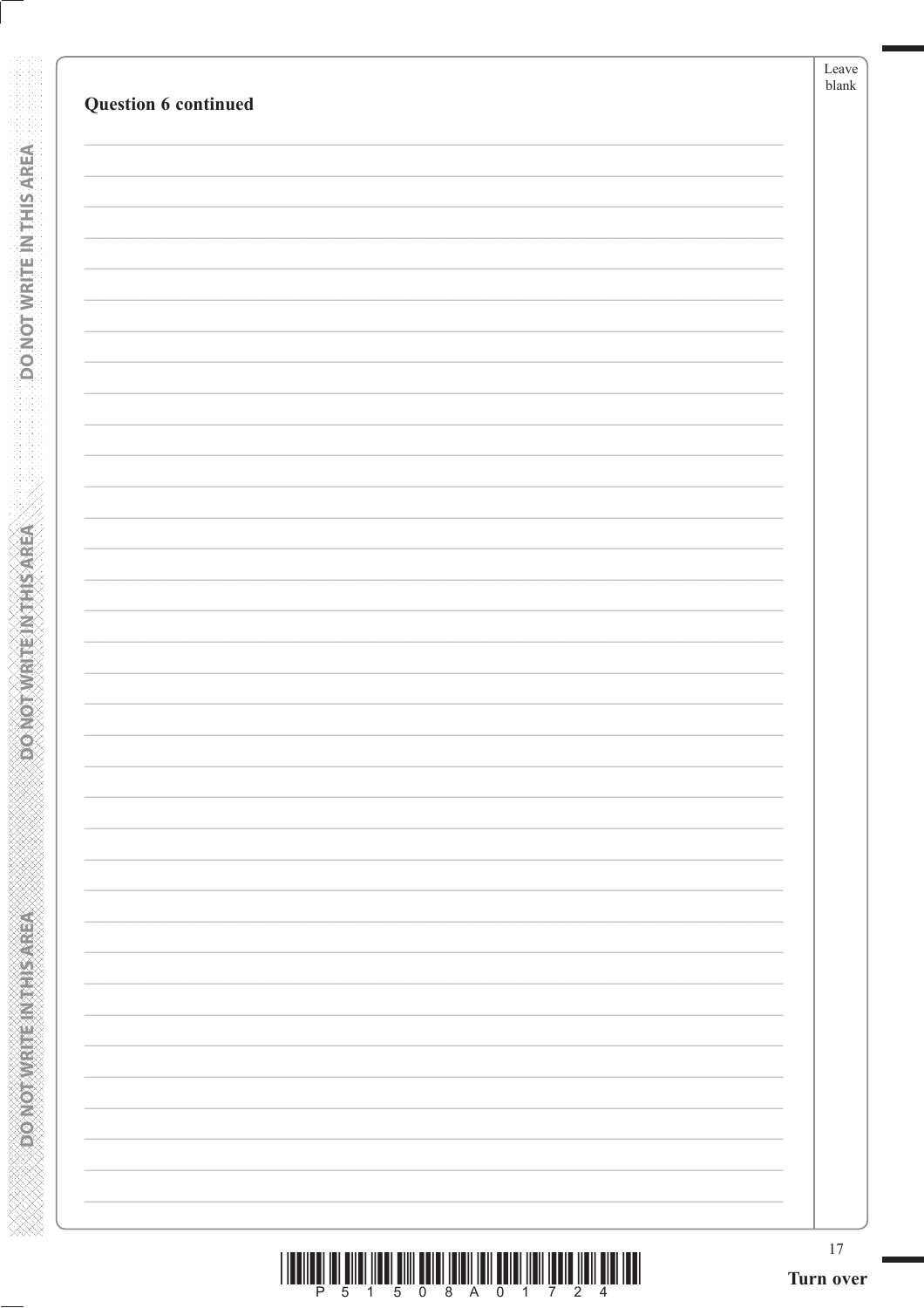| Question 6 continued                                                                                         | Leave<br>${\it blank}$ |                                          |
|--------------------------------------------------------------------------------------------------------------|------------------------|------------------------------------------|
|                                                                                                              |                        |                                          |
|                                                                                                              |                        | <b>DO NOT WRITE IN THIS AREA</b>         |
|                                                                                                              |                        |                                          |
|                                                                                                              |                        |                                          |
|                                                                                                              |                        |                                          |
|                                                                                                              |                        |                                          |
|                                                                                                              |                        |                                          |
|                                                                                                              |                        |                                          |
|                                                                                                              |                        |                                          |
|                                                                                                              |                        |                                          |
|                                                                                                              |                        |                                          |
|                                                                                                              |                        | <b>DO MOTWRITE INTHIS</b>                |
|                                                                                                              |                        |                                          |
|                                                                                                              |                        |                                          |
|                                                                                                              |                        |                                          |
|                                                                                                              |                        |                                          |
|                                                                                                              |                        |                                          |
|                                                                                                              |                        |                                          |
|                                                                                                              |                        |                                          |
|                                                                                                              |                        | <b>PERSONAL PROPERTY AND INCOMESTING</b> |
|                                                                                                              |                        |                                          |
|                                                                                                              |                        |                                          |
|                                                                                                              |                        |                                          |
| $18\,$<br><u>וה של השלוש המוזין שהושל השפה השלפות המוזין השלפו השלפות המוזין השפה השלוש השלב השפה השפה ה</u> |                        |                                          |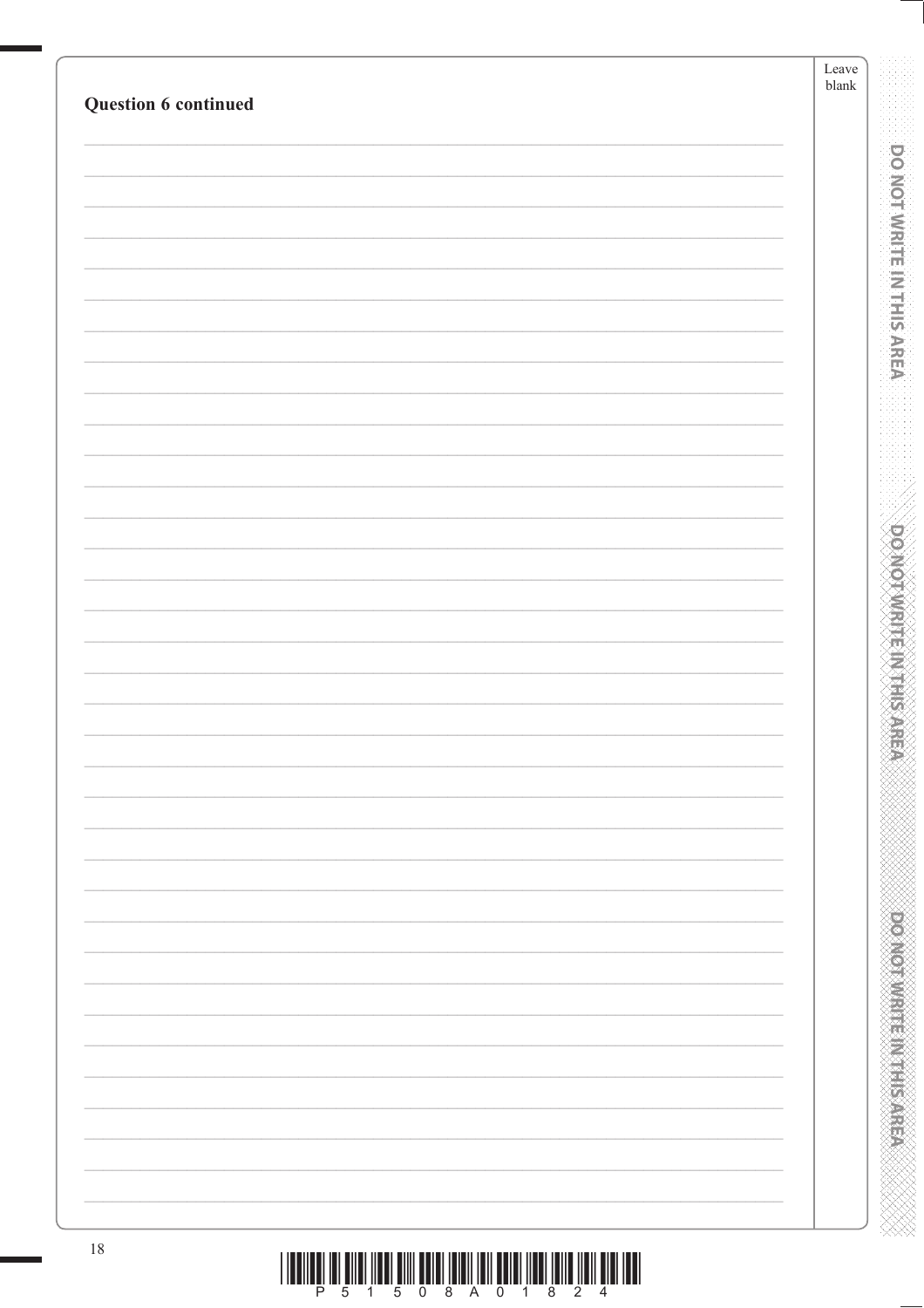| Question 6 continued |                  | Leave<br>blank |
|----------------------|------------------|----------------|
|                      |                  |                |
|                      |                  |                |
|                      |                  |                |
|                      |                  |                |
|                      |                  |                |
|                      |                  |                |
|                      |                  |                |
|                      |                  |                |
|                      |                  |                |
|                      |                  |                |
|                      |                  |                |
|                      |                  |                |
|                      |                  |                |
|                      |                  |                |
|                      |                  |                |
|                      |                  |                |
|                      |                  |                |
|                      |                  |                |
|                      |                  |                |
|                      |                  |                |
|                      |                  |                |
|                      |                  |                |
|                      |                  |                |
|                      |                  |                |
|                      |                  |                |
|                      |                  |                |
|                      |                  |                |
|                      |                  |                |
|                      |                  | Q <sub>6</sub> |
|                      | (Total 15 marks) |                |
|                      |                  | 19             |

**DONOTWRITEIN THIS AREA** 

**POONOT WIRTEIN THIS AREA** 

|  | ł<br>۰.<br>۰.<br>٠ |  |
|--|--------------------|--|
|  |                    |  |
|  |                    |  |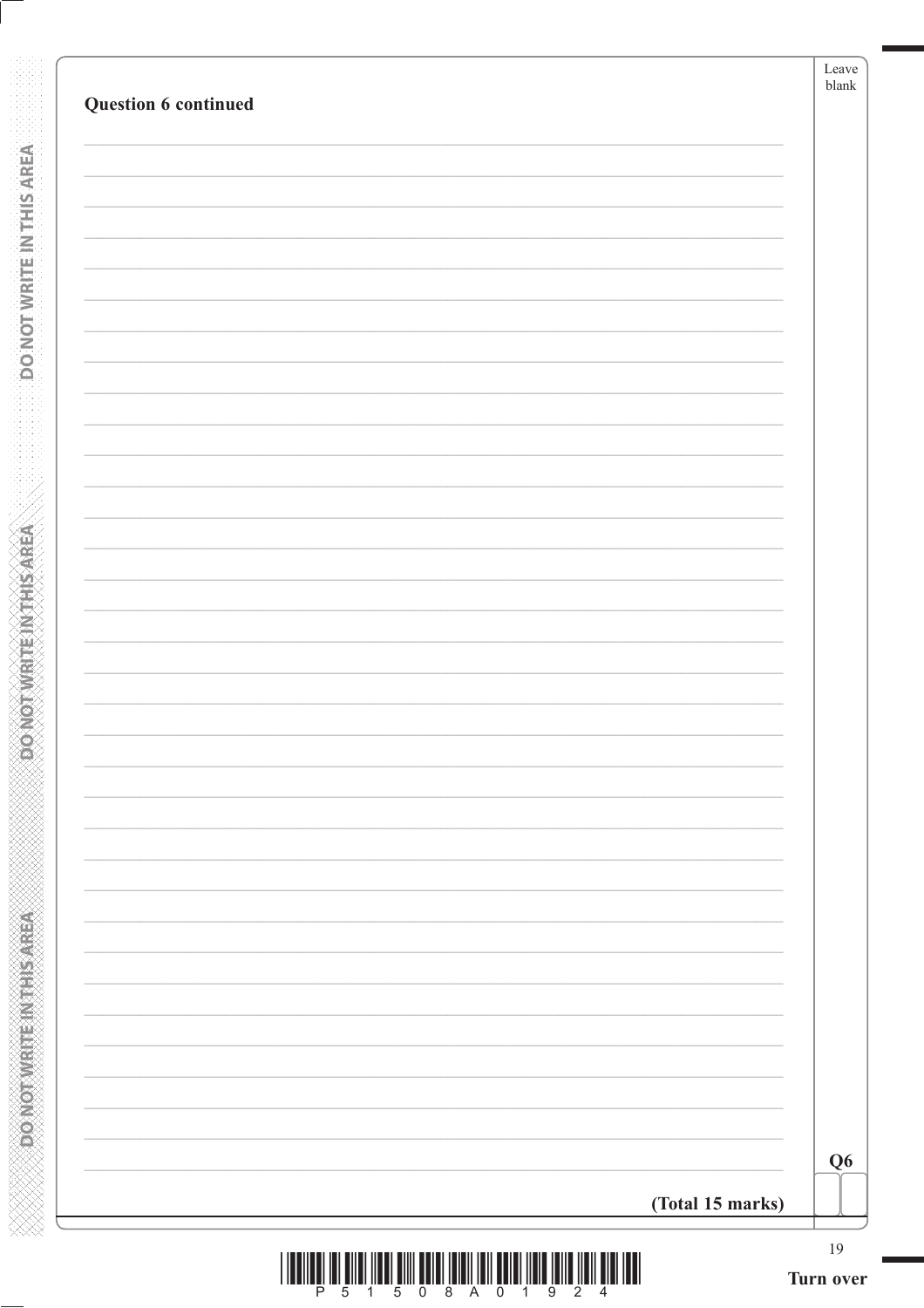DONOL WHILE IN THIS AREA

**DO MOTAMRITE IN THIS AREA** 

- **7.** A pendulum consists of a uniform circular disc, of radius *a* and mass 4*m*, whose centre is fixed to the end *B* of a uniform rod *AB*. The rod has mass 3*m* and length 4*l*, where  $2l > a$ . The rod lies in the same plane as the disc. The pendulum is free to rotate about a fixed smooth horizontal axis *L* which passes through *A* and is perpendicular to the plane of the disc. The moment of inertia of the pendulum about *L* is  $2m(a^2 + 40l^2)$ .
	- (a) Find the approximate period of small oscillations of the pendulum about its position of stable equilibrium.

**(5)**

The pendulum is held with *B* vertically above *A* and is then slightly displaced from rest. In the subsequent motion the midpoint of *AB* strikes a small peg, which is fixed at the same horizontal level as *A*, and the pendulum rebounds upwards. Immediately before it strikes the peg, the angular speed of the pendulum is  $\omega$ .

(b) Show that 
$$
\omega^2 = \frac{22gl}{(a^2 + 40l^2)}
$$
 (3)

Immediately after it strikes the peg, the angular speed of the pendulum is  $\frac{1}{2}\omega$ .

- (c) Find, in terms of *m*, *g*, *a* and *l*, the magnitude of the impulse exerted on the peg by the pendulum.
- (d) Show that the size of the angle turned through by the pendulum, between it hitting the peg and it next coming to rest, is arcsin $\frac{1}{4}$ .  $\frac{4}{4}$  (4)

**(4)**

**PONOT WRITE IN THIS AREA DO NOT WRITE IN THIS AREA DO NOT WRITE IN THIS AREA DO NOT WRITE IN THIS AREA DO NOT W PONONNIA E NEEDS EXPERI** 

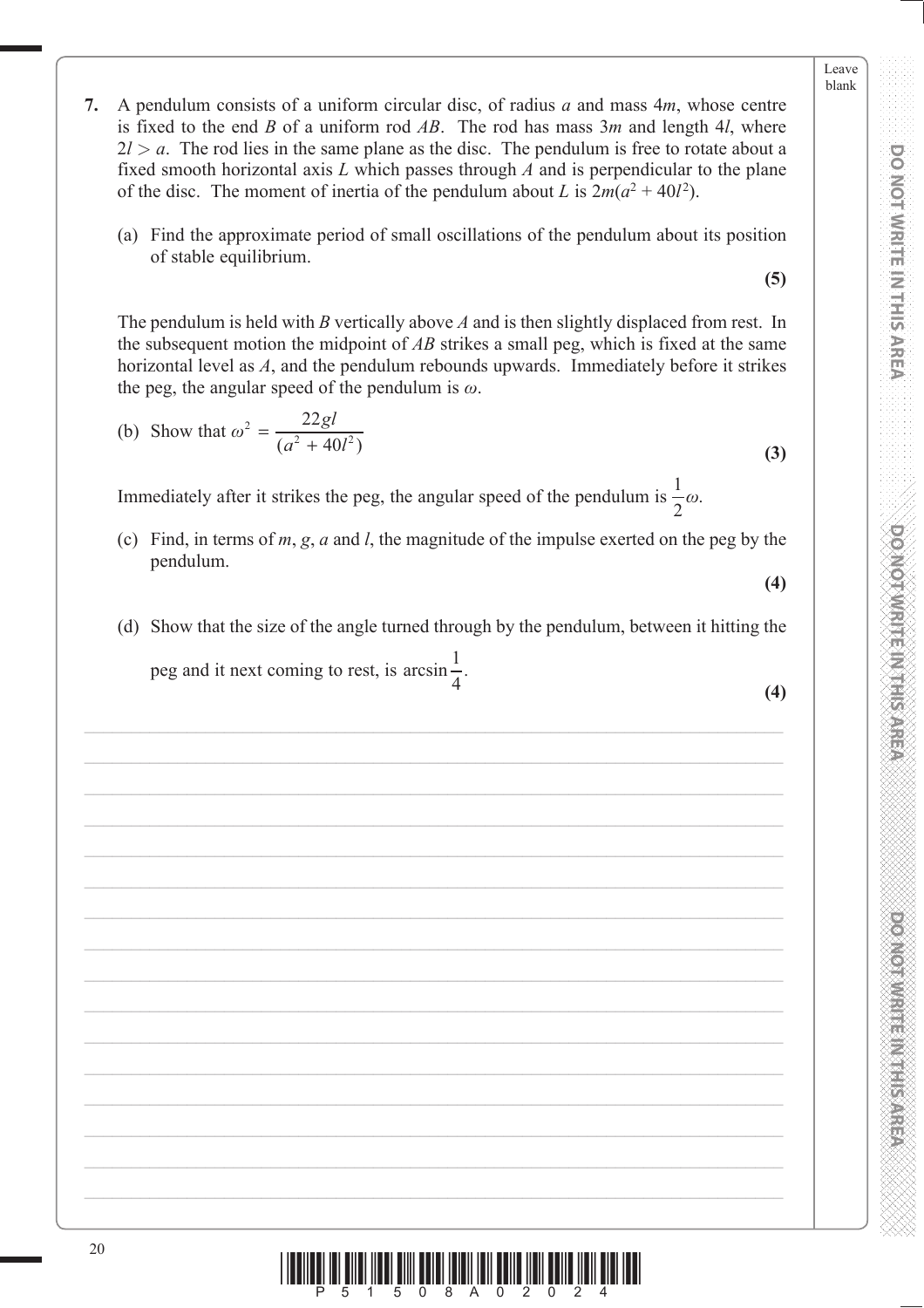| <b>Question 7 continued</b> |                          |  |
|-----------------------------|--------------------------|--|
|                             |                          |  |
|                             |                          |  |
|                             |                          |  |
|                             |                          |  |
|                             |                          |  |
|                             |                          |  |
|                             |                          |  |
|                             |                          |  |
|                             |                          |  |
|                             |                          |  |
|                             |                          |  |
|                             |                          |  |
|                             |                          |  |
|                             |                          |  |
|                             |                          |  |
|                             |                          |  |
|                             |                          |  |
|                             |                          |  |
|                             | $\overline{\phantom{0}}$ |  |
|                             |                          |  |
|                             | $\overline{\phantom{0}}$ |  |
|                             |                          |  |
|                             |                          |  |
|                             | -                        |  |
|                             |                          |  |
|                             | $\overline{\phantom{0}}$ |  |
|                             | $\overline{\phantom{0}}$ |  |
|                             |                          |  |

**DO NOT WRITE IN THIS AREA** 

**ODD NOTWATE INTHIS AREA**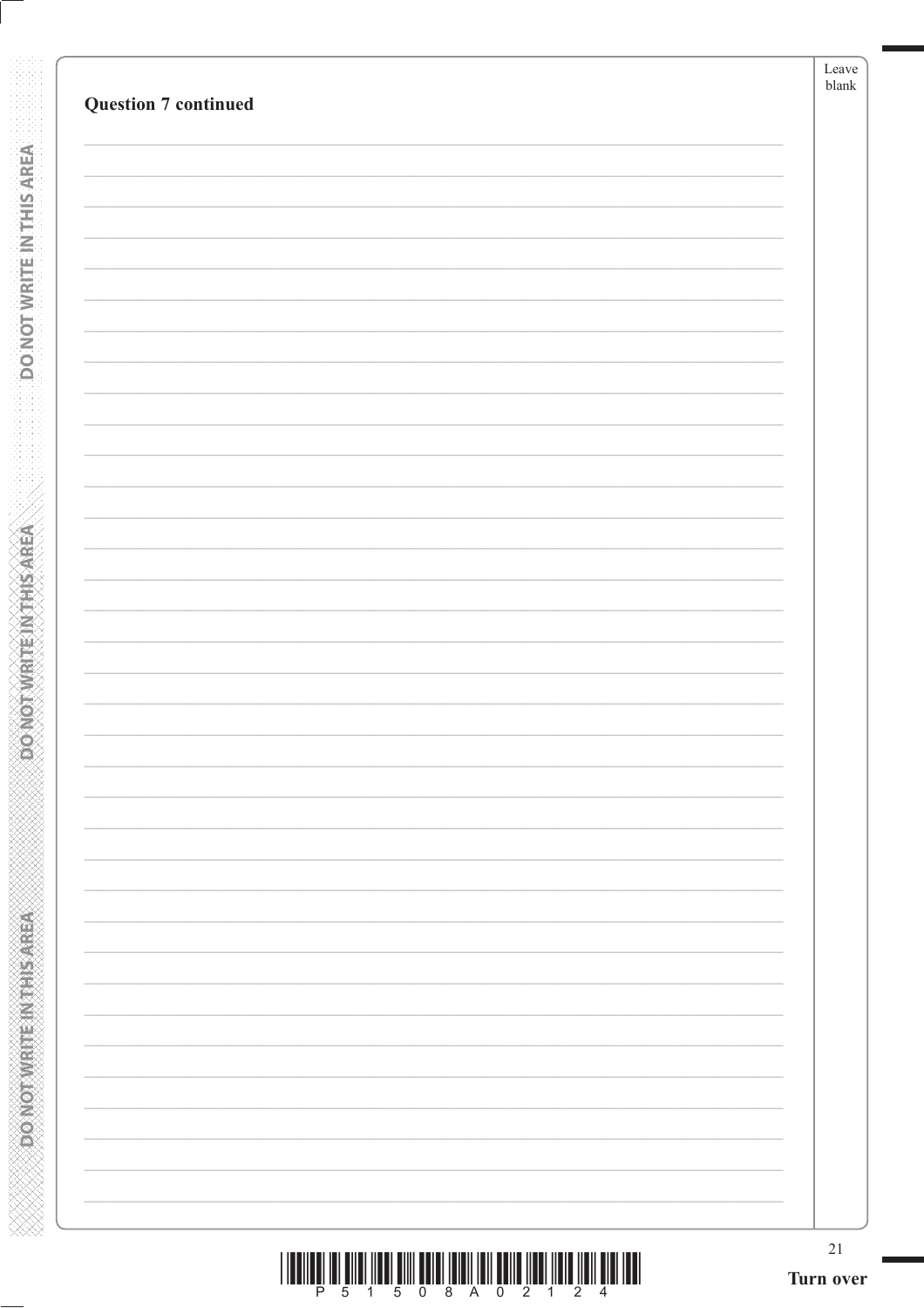| <b>Question 7 continued</b> | Leave<br>$\ensuremath{\mathit{blank}}$ |                                         |
|-----------------------------|----------------------------------------|-----------------------------------------|
|                             |                                        |                                         |
|                             |                                        | <b>DO NOT WRITE IN THIS AREA</b>        |
|                             |                                        |                                         |
|                             |                                        |                                         |
|                             |                                        |                                         |
|                             |                                        |                                         |
|                             |                                        |                                         |
|                             |                                        |                                         |
|                             |                                        |                                         |
|                             |                                        |                                         |
|                             |                                        |                                         |
|                             |                                        | <b>DOMOTAMENT MARKS</b>                 |
|                             |                                        |                                         |
|                             |                                        |                                         |
|                             |                                        |                                         |
|                             |                                        |                                         |
|                             |                                        |                                         |
|                             |                                        |                                         |
|                             |                                        |                                         |
|                             |                                        |                                         |
|                             |                                        |                                         |
|                             |                                        |                                         |
|                             |                                        |                                         |
|                             |                                        |                                         |
|                             |                                        |                                         |
|                             |                                        | <b>PERSONAL PROPERTY AND INCOMESTED</b> |
|                             |                                        |                                         |
|                             |                                        |                                         |
|                             |                                        |                                         |
| $22\,$                      |                                        |                                         |

 $\begin{array}{c} \text{if} \ \text{if} \ \text{if} \ \text{if} \ \text{if} \ \text{if} \ \text{if} \ \text{if} \ \text{if} \ \text{if} \ \text{if} \ \text{if} \ \text{if} \ \text{if} \ \text{if} \ \text{if} \ \text{if} \ \text{if} \ \text{if} \ \text{if} \ \text{if} \ \text{if} \ \text{if} \ \text{if} \ \text{if} \ \text{if} \ \text{if} \ \text{if} \ \text{if} \ \text{if} \ \text{if} \ \text{if} \ \text{if} \ \text{if} \ \text{if} \ \text{$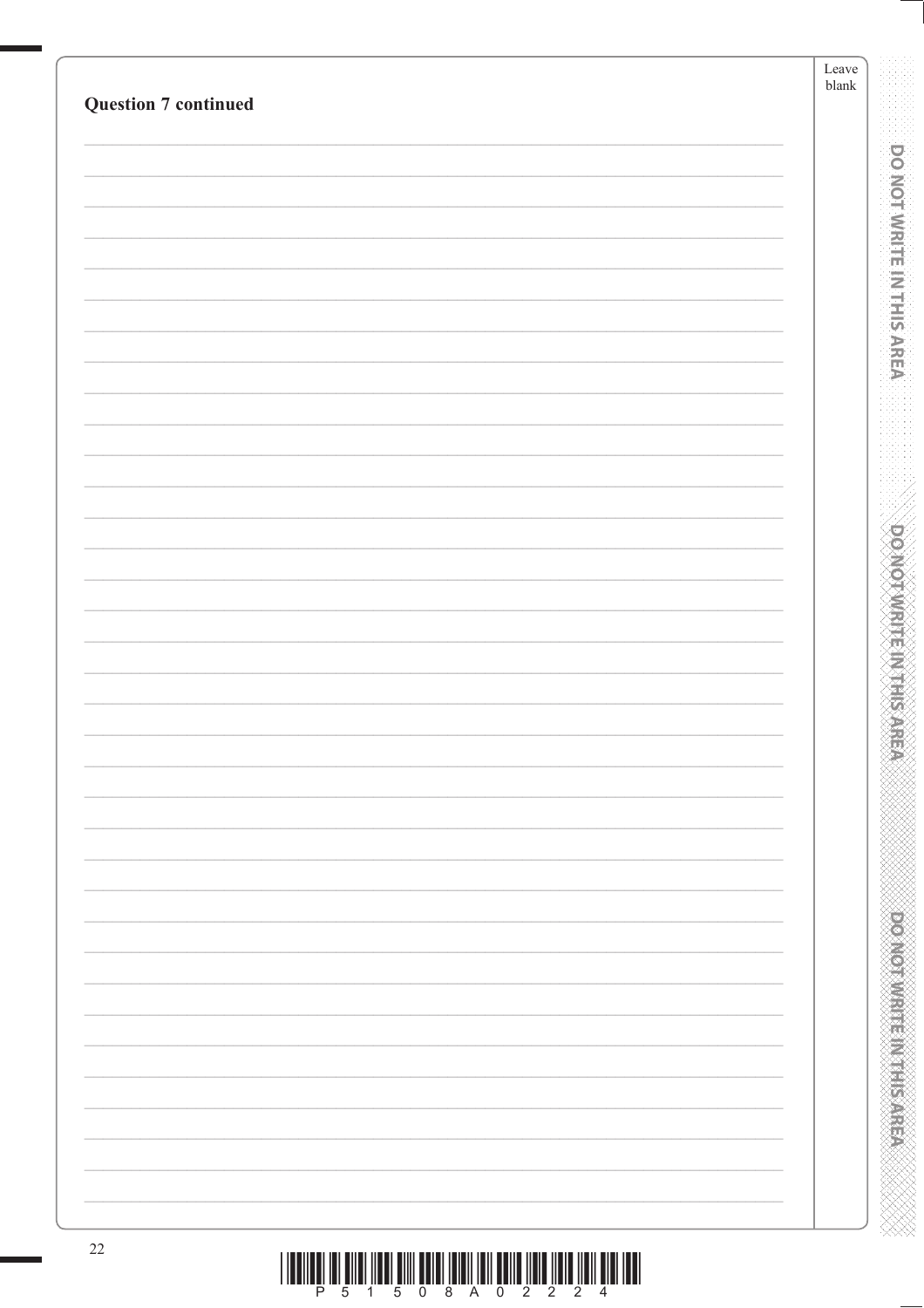| $\overline{\phantom{0}}$ |  |
|--------------------------|--|
|                          |  |
|                          |  |
|                          |  |
|                          |  |
|                          |  |
| $\overline{\phantom{0}}$ |  |
|                          |  |
|                          |  |
| $\overline{\phantom{0}}$ |  |
|                          |  |

**DO NOT WRITE INTERSAREA** 

ABRASH IN MARK ON GRAM

| P 5 1 5 0 8 A 0 2 3 2 4 |  |  |  |  |  |  |
|-------------------------|--|--|--|--|--|--|